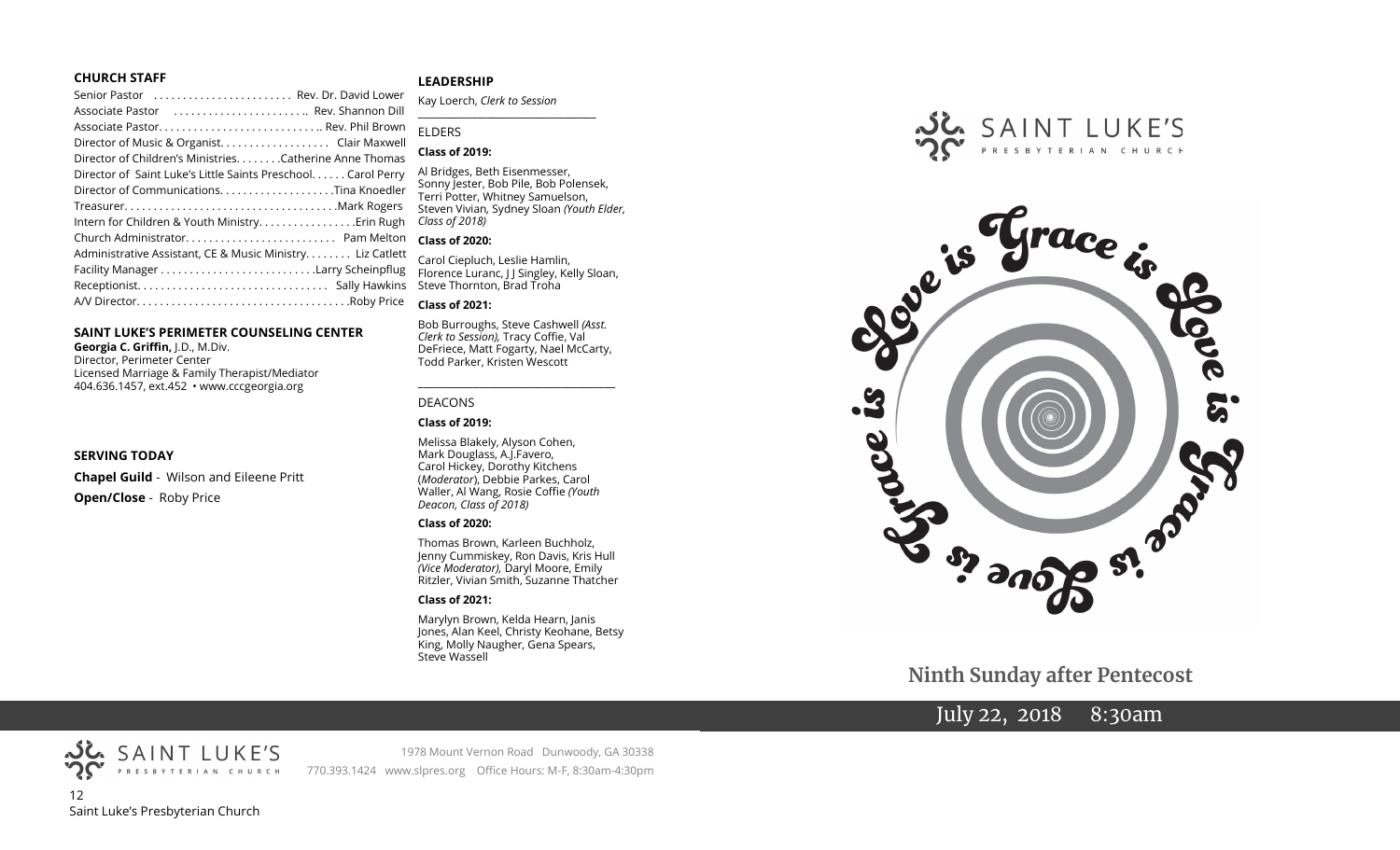

1978 Mount Vernon Road • Dunwoody, Georgia 30338 770.393.1424 • www.slpres.org

#### **July 22, 2018**  Ninth Sunday after Pentecost

#### **Liturgical Color:** Green

*Liturgical colors can orient us to the season of the church year and help to engage the sense of sight in worship. Green denotes Ordinary Time; time which is not marked by a specific festival or season.*

## **SUNDAY SCHEDULE**

8:30am Chapel Communion Service 9:30am Sunday School 10:30am Sanctuary Worship Service *Nursery available at all services and Sunday School.* 

# MISSION

Responding to God's call and empowered by the Holy Spirit, we invite all to join us in knowing, serving, and sharing Jesus Christ here and around the world.

# VISION

To be a beacon of faith, hope, and love– every member an active disciple in Christ's ministry.

# **WELCOME, GUESTS!**

We are delighted you are worshipping with us.

**DURING** the Welcome, please print the requested information on the Friendship Pad and pass the Friendship Pad down the pew.

**AFTER** the worship service, please join us outside the Chapel where our Pastors will be available to answer questions and provide you with a loaf of freshly-baked bread.

**FOR MORE** information about our programs, ministries or membership, please contact one of our Pastors at 770.393.1424, or visit our website: slpres.org.

# **THAT ALL MAY WORSHIP**

**ASSISTIVE** hearing devices, large print hymnals, large print bulletins and back cushions are available. Please contact an  $\square$ usher for further assistance.

thisted

**CHILDREN** are a precious part of our church family, and we welcome them in worship. Worship notebooks and tactile activities are available on the table just outside the Chapel doors. For your convenience, there is a Family Restroom located in the administrative office's hallway, on the first floor, near the main lobby.

#### **SOME SAINT LUKE'S UPCOMING EVENTS MARK YOUR CALENDAR**

- Sunday, August 5- Blessing of the Backpacks at services
- Sunday, August 5- Float Your Boat Fellowship Gathering, 11:30am
- Saturday, August 11- Football Forecast w/ Tony Barnhart at 8am
- Sunday, August 12- Family Promise Week & LifeSouth Blood Drive
- Sunday, August 19- RISE Against Hunger Event
- Sunday, August 26- Kickoff Pancake Breakfast & Wax Museum
- Thursday, August 30– SLLS Sneak-A-Peek, 10:30am-11:30am
- Tuesday, September 4– SLLS 1st Day Of School, 9:15am
- Wednesday, September 19- FEAST Begins
- Sunday, October 14– Pernoshal Park Picnic & Blessing of the Pets

Other events are still being finalized.

#### **FAMILY PROMISE, COMING SOON** —As

we think about Independence Day from this past week, we have the opportunity to help homeless children and their parents achieve independence through Family Promise. Your generosity of time and talents helps these families stay together instead of going to shelters where older boys could be separated from the rest of the family. That's an amazing gift. Speaking of amazing gifts, Family Promise of North Fulton / DeKalb has welcomed Andrea Brantley as our new Executive Director. Be sure to tell her hi when you see her at Saint Luke's and - if you are so called - let her know if you have talents you'd like to share with the broader program.

Sunday, August 12- Sunday, August 19 is when our guests will next be staying at Saint Luke's. School will have started in DeKalb and Fulton counties by then. Our signup: [https://tinyurl.com/FPSLPC2018](https://tinyurl.com/FPSLPC2018-08)-08.

#### **SCHOOL SUPPLIES FOR FAMILY PROMISE!**

As you shop with Back to School sales, you might consider picking up a few items for the children in Family Promise. Since kids of many ages enter the program at different times of the year, we'd like to stock the Day Center here at Saint Luke's with the things those kids will be needing for homework and other assignments. Please drop items in the marked bin in our main lobby between now and Sunday, August 5 – which is our annual Blessing of the Backpacks during both worship services. Copies of the wish list are outside of the drop off bin in the lobby and on the front page of the Saint Luke's website.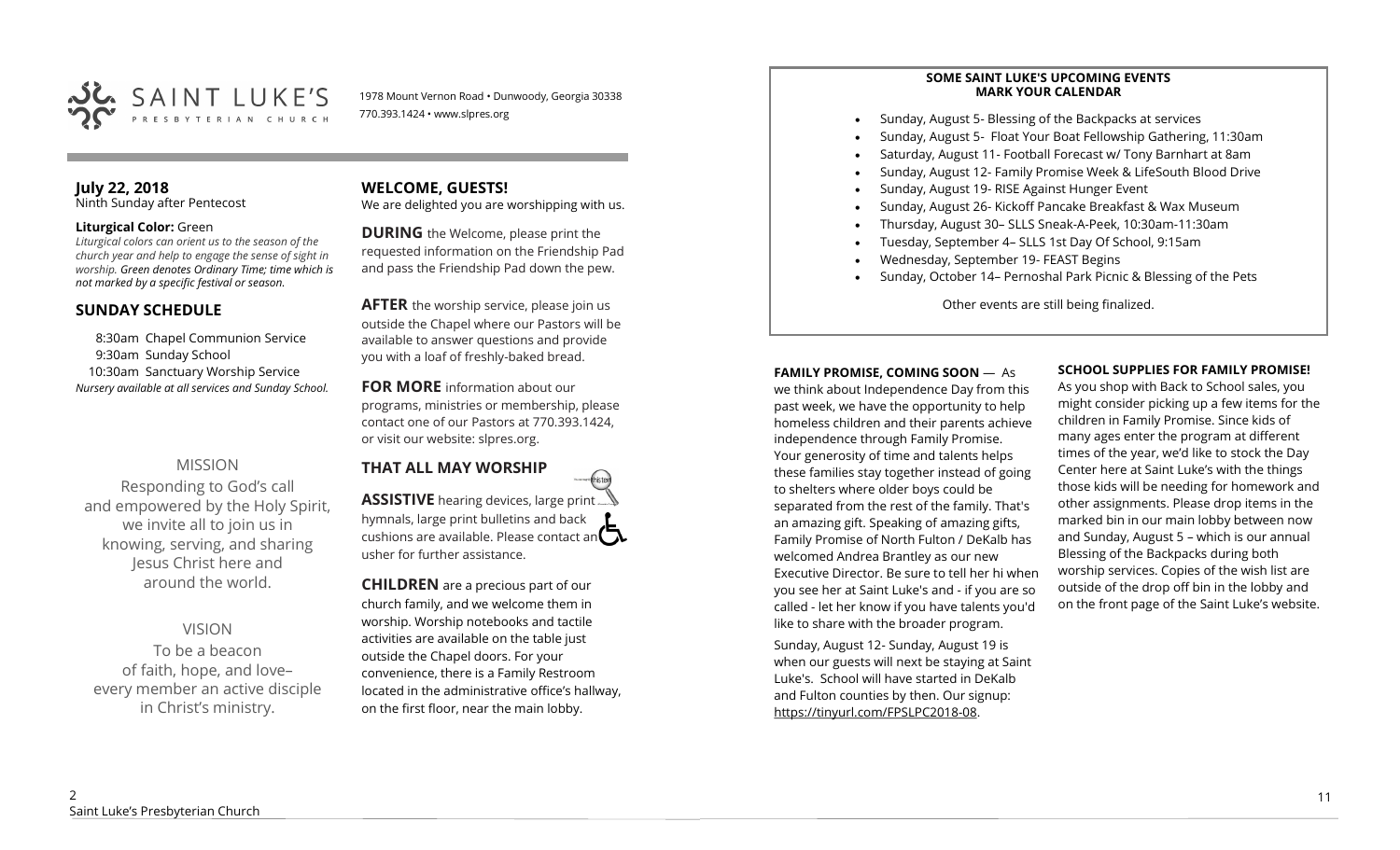# YOUTH MINISTRY

**Phil Brown philbrown@slpres.org / 770.393.1424 ext. 238**  \_\_\_\_\_\_\_\_\_\_\_\_\_\_\_\_\_\_\_\_\_\_\_\_\_\_\_\_\_\_\_\_\_\_\_\_\_\_\_\_\_\_\_\_\_\_\_\_\_\_\_\_\_\_\_\_\_\_\_\_\_\_\_\_\_\_\_\_\_\_\_\_\_\_\_\_\_\_\_\_\_\_\_\_\_\_\_

#### **HERE'S WHAT'S COMING UP IN YOUTH MINISTRY:**

#### **SUNDAY SCHOOL**

Next meeting dates for Sunday school are August 5 and August 12.

#### **NEW BABY NORA!**

You may have heard by now that Katherine Robeson (youth advisor extraordinaire) has a new baby! They would appreciate some meals. The family likes all foods and are not picky at all. Supplying meals is a very big help as the Robesons start this new adventure with Nora. Please see below website to sign up for a meal. Call Emily Ritzler with any questions about a meal at 404-234-4069.

To access Katherine Robeson's CareCalendar site, visit [https://www.carecalendar.org/](https://www.carecalendar.org/logon/271511) [logon/271511](https://www.carecalendar.org/logon/271511) and enter the following information in the appropriate spaces: Calendar ID : 271511 and Security code : 8728

# MUSIC MINISTRY

**Clair Maxwell clairmaxwell@slpres.org / 770.393.1424 ext. 227** 

\_\_\_\_\_\_\_\_\_\_\_\_\_\_\_\_\_\_\_\_\_\_\_\_\_\_\_\_\_\_\_\_\_\_\_\_\_\_\_\_\_\_\_\_\_\_\_\_\_\_\_\_\_\_\_\_\_\_\_\_\_\_\_\_\_\_\_\_\_\_\_\_\_\_\_\_\_\_\_\_\_\_\_\_\_\_\_\_

#### **SUMMER MUSIC**

Musicians are needed for our summer services at both 8:30 and 10:30 worship. Dates this year are through August 12. Soloists, instrumentalists and small groups are welcome. Contact Clair about Sundays when you could share your gifts.

# **In Preparation for Worship**

"Whatever happens in this life, God's promises revealed in the glory of Christ and his resurrection are sure. God will continue to restore with creative gifts, to establish us firmly when we stumble, to give strength in times of weakness, and to build us up on the firm foundation of the community of faith."

*-James Boyce, Working Preacher*

**Prelude** Arise, My Soul Arise

### **Welcome and Announcements**

*If you are new to Saint Luke's today, welcome, we are so glad you are here! We have a gift of fresh bread we would love to give to you as a token of our gratitude. Please introduce yourself after worship to receive your welcome gift.*

*Please take the time now to fill out the Friendship Pads situated at the end of each pew. Write down your names and pass the pad down the pew, so that you may greet your pew neighbors by name and that we may know you are here.*

### **Call to Worship\*** 1 John 4:7,19

Leader: Beloved, let us love one another. **People: We love because God first loved us.**

**Opening Hymn #716\*** God, Whose Giving Knows No Ending

# **Call to Confession\* Sonny Internal Account of the Confession Account of the Confession Account of the Sonny Jester**

Leader: The Lord be with you. **People: And also with you.** Leader: Let us pray.

# **Prayer of Confession\***

#### **Holy God,**

**we confess that being part of your family is harder than we think. We are quick to judge rather than love our brothers and sisters. We would rather limit who's in than welcome those different than us. Like a loving Parent, forgive us, guide us, empower us** 

**so that we might live lives that glorify you.** 

**Hear also the personal confessions on our hearts**…(*Silence is kept for personal reflection.)*

Leader: Lord, in your mercy. **People: Hear our prayer. Amen.**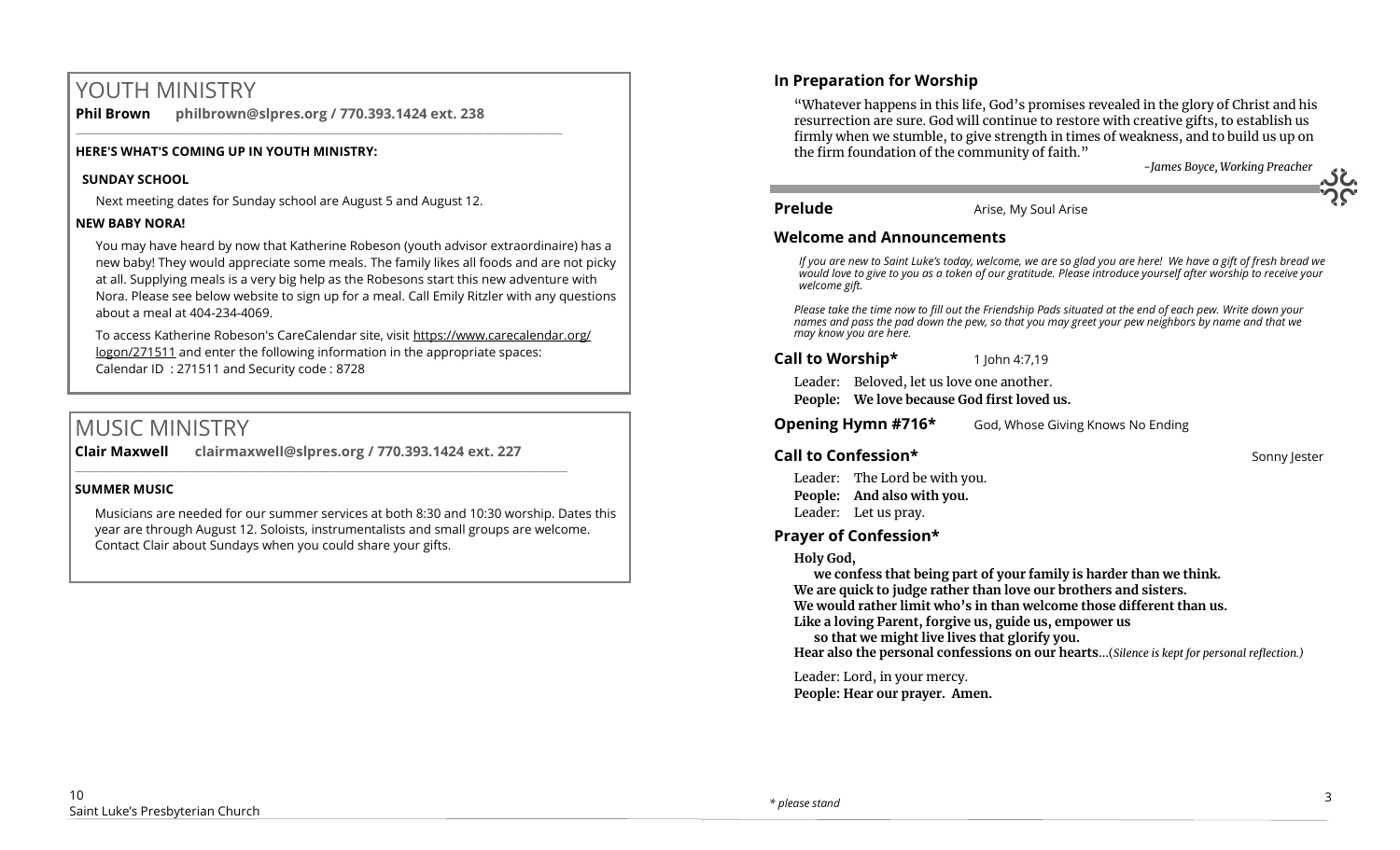## **Assurance of Forgiveness\***



## **Passing the Peace of Christ\***

Leader: May the peace of Christ be with you. **People: And also with you.** 

## **Prayer for Illumination**

**Scripture Readings** 1 Peter 4:7-11, *page 235 of the New Testament* 

**Tell Us Our Story Catherine Anne Thomas** 

*Children are always welcome to stay in worship. If preferred, parents may take their child(ren) to the nursery.*

| Sermon                                                                                                                                                                                                                                                                                                                                                                                                                              | "Love is Grace"                                            | Shannon Dill |
|-------------------------------------------------------------------------------------------------------------------------------------------------------------------------------------------------------------------------------------------------------------------------------------------------------------------------------------------------------------------------------------------------------------------------------------|------------------------------------------------------------|--------------|
| Affirmation of Faith*                                                                                                                                                                                                                                                                                                                                                                                                               | Apostles' Creed                                            | Becky Loftis |
| I believe in God, the Father Almighty,<br>Maker of heaven and earth,<br>and in Jesus Christ, his only Son, our Lord;<br>who was conceived by the Holy Ghost,<br>born of the Virgin Mary,<br>suffered under Pontius Pilate;<br>was crucified, dead, and buried;<br>he descended into hell;<br>the third day he rose again from the dead;<br>he ascended into heaven,<br>and sitteth on the right hand<br>of God the Father Almighty; | from thence he shall come to judge the quick and the dead. |              |

# S P L A S H ! CHILDREN'S MINISTRIES

**Catherine Anne Thomas cathomas@slpres.org / 770.393.1424 ext. 228** 

#### **SUMMER SUNDAY SCHOOL FOR CHILDREN**

Ages 3 through Kindergarten will meet in Room 120 August 5 and August 12 for a series entitled, "God Helps Me"! 1st grade through 5th grade will prepare for "Are you Smarter than a 5th Grader?" with our House to House Adult Education Class. On August 12 the children will take on the parents in a competition showdown.

**\_\_\_\_\_\_\_\_\_\_\_\_\_\_\_\_\_\_\_\_\_\_\_\_\_\_\_\_\_\_\_\_\_\_\_\_\_\_\_\_\_\_\_\_\_\_\_\_\_\_\_\_\_\_\_\_\_\_\_\_\_\_\_\_\_\_\_\_\_\_\_\_\_\_\_\_\_\_\_\_\_\_\_\_\_\_\_\_\_\_\_\_\_\_\_\_\_\_\_\_\_\_\_\_\_\_** 

Since our kids' Sunday School classes are not meeting during the month of July, we will offer child care for kids whose parents would like to attend one of the adult classes meeting at 9:30am.

#### **HAPPY NEW YEAR!**

Yes, that's right. July is a great time to get adult leaders in place for our school year Sunday School classes. Leading children is a fun way to share faith with the younger members of our church family. We know you're busy. That's why we get enough adults in each class to "job share", which allows you to coordinate your own schedule with your class teaching partners. And if you're scheduled and something comes up, we can still make it work. You get all the appreciation with none of the guilt! You don't have to be an expert on Bible stories, either. We have the lessons planned and prepared. You just might learn something, too! Here are our age group needs:

#### **3'S, PREK, K – GODLY PLAY**

This wonderfully interactive, imaginative, and tactile way of telling stories is simply fascinating for young ones. As each story unfolds, there is always room for "wondering". Saint Luke's has a complete collection of the smooth hand-carved wood and felt pieces that combine to tell each story.

## **1 ST THROUGH 5TH GRADES – DIGGING INTO DISCIPLESHIP**

Though we divide into three different age groups,  $(1^{st}, 2^{nd}/3^{rd})$ , and  $4^{th}/5^{th}$ ) each class will explore a different version of the same story each week. "Digging into Discipleship" allows kids to explore God's character as shown throughout the Bible so that they will discover what it means to reflect the heart of God in everyday life. Each lesson has a simple observation about God. For example, the observation might be "God Shows Grace". Our application would be "So We Show Grace." Each lesson is engaging, imaginative, and addresses a range of learning styles: science, games, discussion, crafts, and more.

*Needs vary by class; for more information – or to reserve your spot – please reach out to [cathomas@slpres.org](mailto:cathomas@slpres.org) .*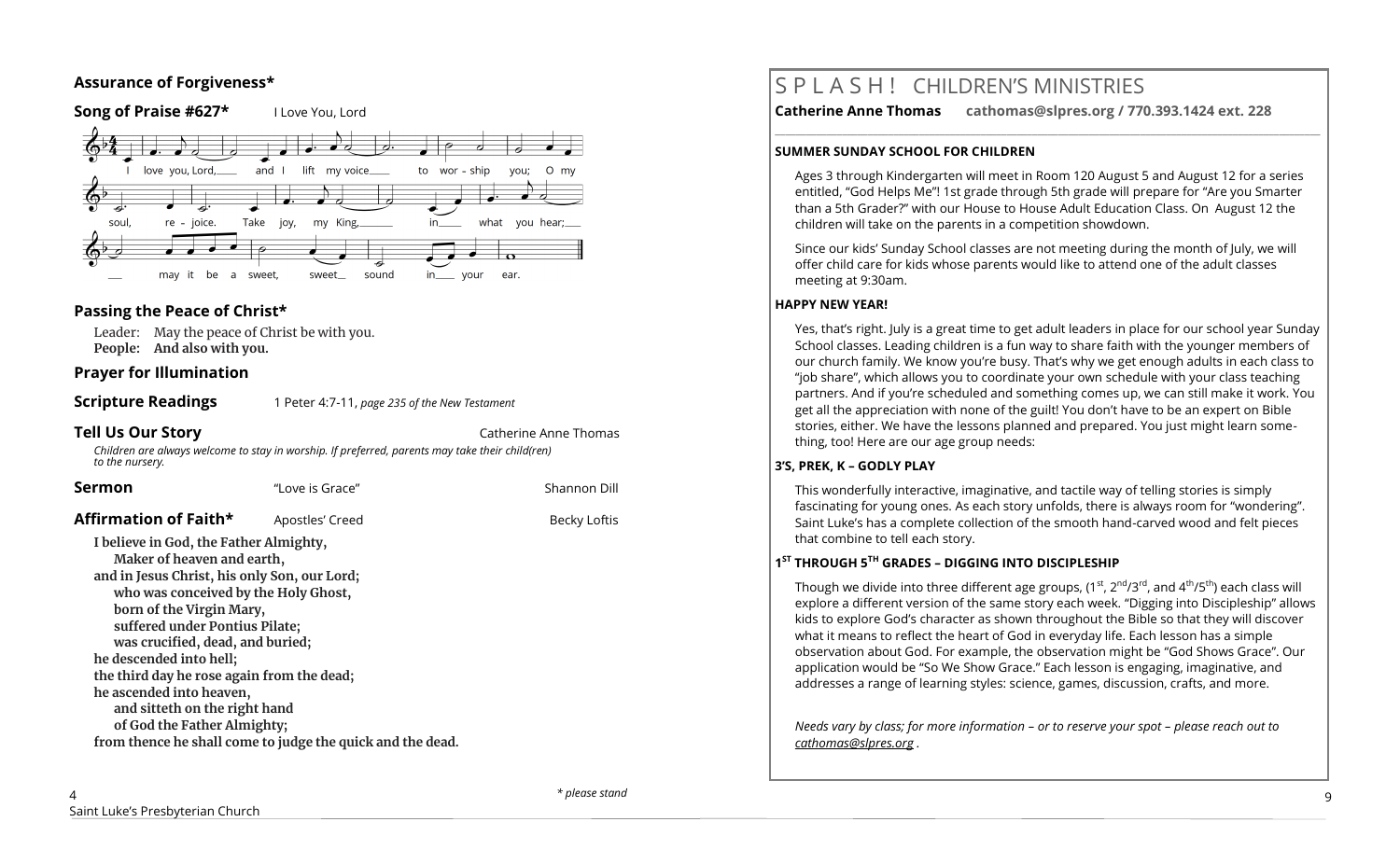# ADULT MINISTRY

**Shannon Dill shannondill@slpres.org / 770.393.1424 ext. 229**   $\_$  ,  $\_$  ,  $\_$  ,  $\_$  ,  $\_$  ,  $\_$  ,  $\_$  ,  $\_$  ,  $\_$  ,  $\_$  ,  $\_$  ,  $\_$  ,  $\_$  ,  $\_$  ,  $\_$  ,  $\_$  ,  $\_$  ,  $\_$  ,  $\_$ 

#### **ADULT SUNDAY SCHOOL**

Individual classes have begun. Please see the website for a full description of each class. (http://slpres.org/program-ministries/adult-ministry/sunday-school)

Faith Foundations: Room 232 House to House: Room 203 Seasons of the Spirit: Room 231/233 Soul Food: Room 234/236

Summer schedule for each adult education class is noted below:

Faith Foundations meets all summer.

House to House will be off June 17 through July 29. Resumes on August 5.

Seasons of the Spirit will meet all summer.

Soul Food will meet in June and July, but will take off August. Resumes August 26.

#### **FRIDAY MORNING MEN'S BIBLE STUDY**

Fellowship and Bible study every Friday from 6:40-8am in the Parlor with Dan Joyce.

### **BIBLE STUDY: "WAYFARERS"**

Come join David, Shannon or Phil as this week's preacher leads a study of the scripture for the upcoming Sunday's worship. Meet on Wednesdays at 10am in the church library. Please note that Wayfarers will NOT meet on the four Wednesdays of July. The group will resume on Wednesday, August 1.

#### **SUMMERTIME BREAK**

Please note that our Faith and Parenting Group, as well as, our Tavern Talks Group will take a small summertime break during the months of June and July. Many folks are traveling or just enjoying some less regularly scheduled time. Notices will be in Highlights and the Sunday bulletin when we resume in August!

**I believe in the Holy Ghost; the holy catholic Church; the communion of saints; the forgiveness of sins; the resurrection of the body; and the life everlasting. Amen.**

# **Offering Invitation**

*Giving is a tangible sign of worship. If you give electronically, there is a blue, laminated, electronic giving card in the pew rack to place in the offering plate as it is passed.*

**Offertory** Be Thou My Vision *arr. Dan Forrest* Men's Ensemble

Be thou my vision, O Lord of my heart Naught be all else to me, save that thou art Thou my best thought, by day or by night Waking or sleeping, thy presence my light Be thou my wisdom, and thou my true Word I ever with thee and thou with me, Lord Thou my soul's shelter, and thou my high tower Raise thou me heavenward, O Power of my power. Riches I heed not, nor vain, empty praise Thou mine Inheritance, now and always Thou and thou only, first in my heart High King of Heaven, my treasure thou art High King of Heaven, my victory won May I reach heaven's joys, O bright heaven's Sun Heart of my own heart, whate'er befall Still be my vision, O Ruler of all

# **Song of Thanksgiving #697\*** Take My Life